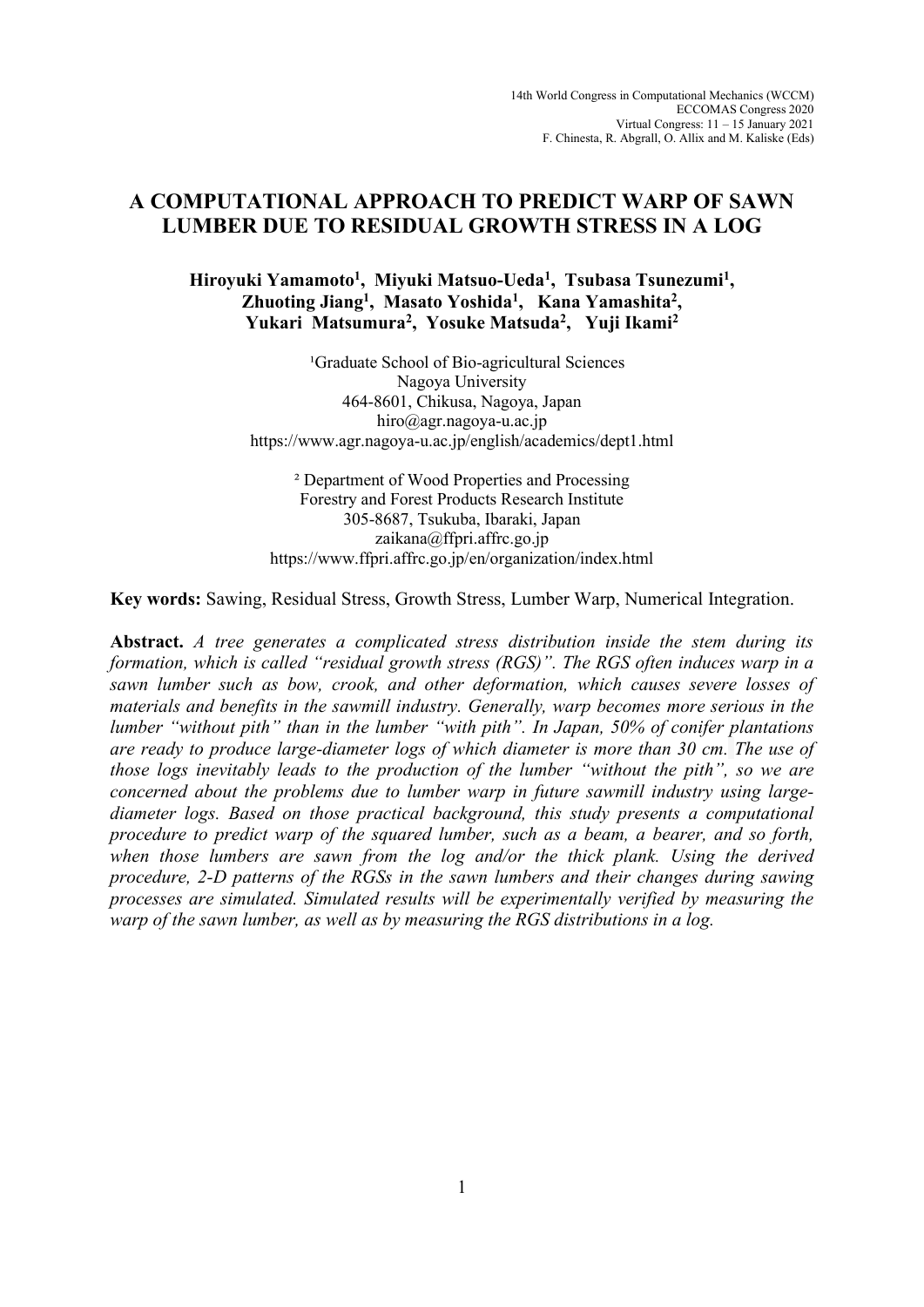### **1 INTRODUCTION**

Tree generates a 2-D stress distribution in a thin layer of the newly formed wood beneath the bark during the cell wall maturation. This is called "surface growth stress" or "growth stress". The surface growth stress induces a distribution of counteractive stress in the older wood, which is superimposed on the pre-existing stress. As a result of repetition of the thickening growth, 3-D stress distribution is induced in the log, which is called "residual growth stress (RGS)" [1,2]. A balance of the RGS in a green log is disturbed by sawing, which causes bow, crook, twist and/or other warps in the sawn lumbers. Warp of the sawn lumber is not serious when the pith is centered on the cross-section of it, as in a lumber-withpith. However, in a lumber-without-pith, the warp becomes more severe [3,4].

Many researchers consider that the warps of sawn lumber is primalily affected by the normal component of the RGS along the longitudinal direction because of a strong degree of longitudinal anisotropy in wood, and they have explained the effect of the longitudinal RGS on the warps of the primary sawing products using the elasto-mechanical and/or the finite element models [5-9]. However, the roles of the magnitude and shape of the RGS on the warps of the sawn lumbers have not been fully revealed. In addition, research has not progressed to link those theoretical/mathematical considerations to proposals for practical sawing procedures.



From that background, this study presents a computational procedure to predict warp of the long squared lumber, when those lumbers are sawn from a four-sided cant. Then, numerical experiments on the effect of magnitude and shape of the longitudinal RGS in a lot on the warp of the sawn lumber were made. Moreover, it was discussed how the different saw<mark>ing</mark> patterns would affect the production efficiency of the straight lumber when we manufacture the products from the four-sided cant by quartering with correction sawing. Fifty percent of the conifer plantations in Japan have reached the main cutting age, and most of the logs produced have large diameters of more than 30 cm. The use of large-diameter logs inevitably involves the production of the lumber without pith. This study is expected to

present some useful suggestion to solve the problems of warps of the sawn lumbers in the future sawmill industry.

## **2 NUMERICAL MODELLING**

#### **2.1 Log and lumber models**

Logs A (diameter  $\varphi$  = 0.49 [m]) and B ( $\varphi$  = 0.34 [m]) with a length of 4 [m] are virtually used that have straight and cylindrical shapes in the longitudinal direction and the circular shapes without eccentricity in the cross-section. From each log, a four-sided cant with a constant thickness and width is virtually produced as shown in Figure 1.

Each four-sided cant is further subdivided into small lumbers in a way as shown in Figure 2. An O*-ξη* Cartesian coordinate system is set on the cross-section *A* of the sawn lumber whose origin O is located at the geometrical centroid of *A*. At the same time, the *ζ*-axis is set to pass through the origin O, parallel to the pith line, so as to constitute an O*-ξηζ* right-handed Cartesian coordinate system in the sawn lumber. It is assumed that kerf width has been neglected in the simulations for convenience.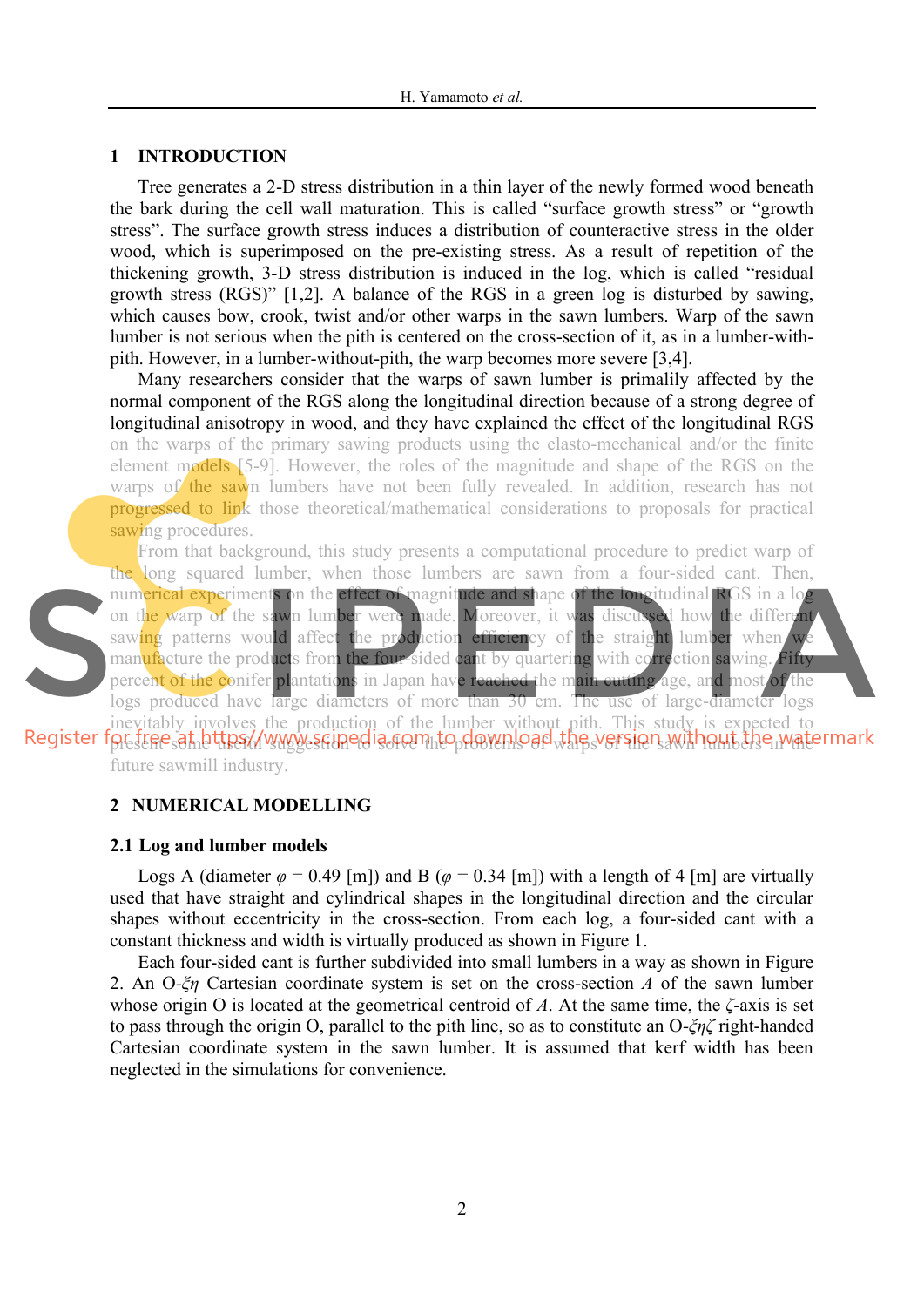

**Figure 1** (left figure)**:** Virtually introduced logs and four-sided cants. A four-sided cant having a thickness of 12 [cm] and a width of 48 [cm] is produced from the log A, and is represented as [T12, R48]. From the log B, a four-sided cant with a thickness of 24 [cm] on each side is represented as [T24, R24].

**Figure 2** (right figure)**:** A sawn squared lumber taken from the four-sided cant and O-*ξη* Cartesian coordinate system set on the domain *A* corresponding to the cross-section of the sawn lumber. Origin O of the coordinate system is located at the centroid of *A*.

## **2.2 Distribution of inherent strain in a log**

A tree generates a distribution of the normal strain called the inherent strain  $(\alpha \alpha)$  on an arbitrary cross-section in the log. This induces the RGS inside the log. At an any point in the log, RGS (*σζ*) is calculated by using the formula  $\sigma_\zeta = -E_\zeta \alpha_\zeta$ , where  $E_\zeta$  is the Young's modulus of the wood along the direction of *ζ*-axis at that point. Many researchers have considered that the inherent strain can be observed as the elastic released strain of the RGS [1].





**Figure 3:** Measurement of deflection of the sawn lumber cut from the four-sided cant. The sawn lumber shows warp, which is measured as deflection  $\delta$  at half the length of the sawn lumber.

Wood in the log shows polar anisotropy in its mechanical properties, and then both *αζ* and  $E_\zeta$  are distributed axisymmetrically from the pith to the bark, and uniformly along the direction of *ζ*-axis. Therefore, the RGS (*σζ*) will be distributed axisymmetrically in the radial direction, while uniformly along the direction of *ζ*-axis in the log.

Sawing disturbs the balance of the RGS in a log or a lumber, which often causes lumber warps. In a four-sided cant, the remaining RGS still maintains line-symmetry with respect to both *ξ*- and *η*-axes on the cross-section because the origin O of the O*-ξη* Cartesian coordinate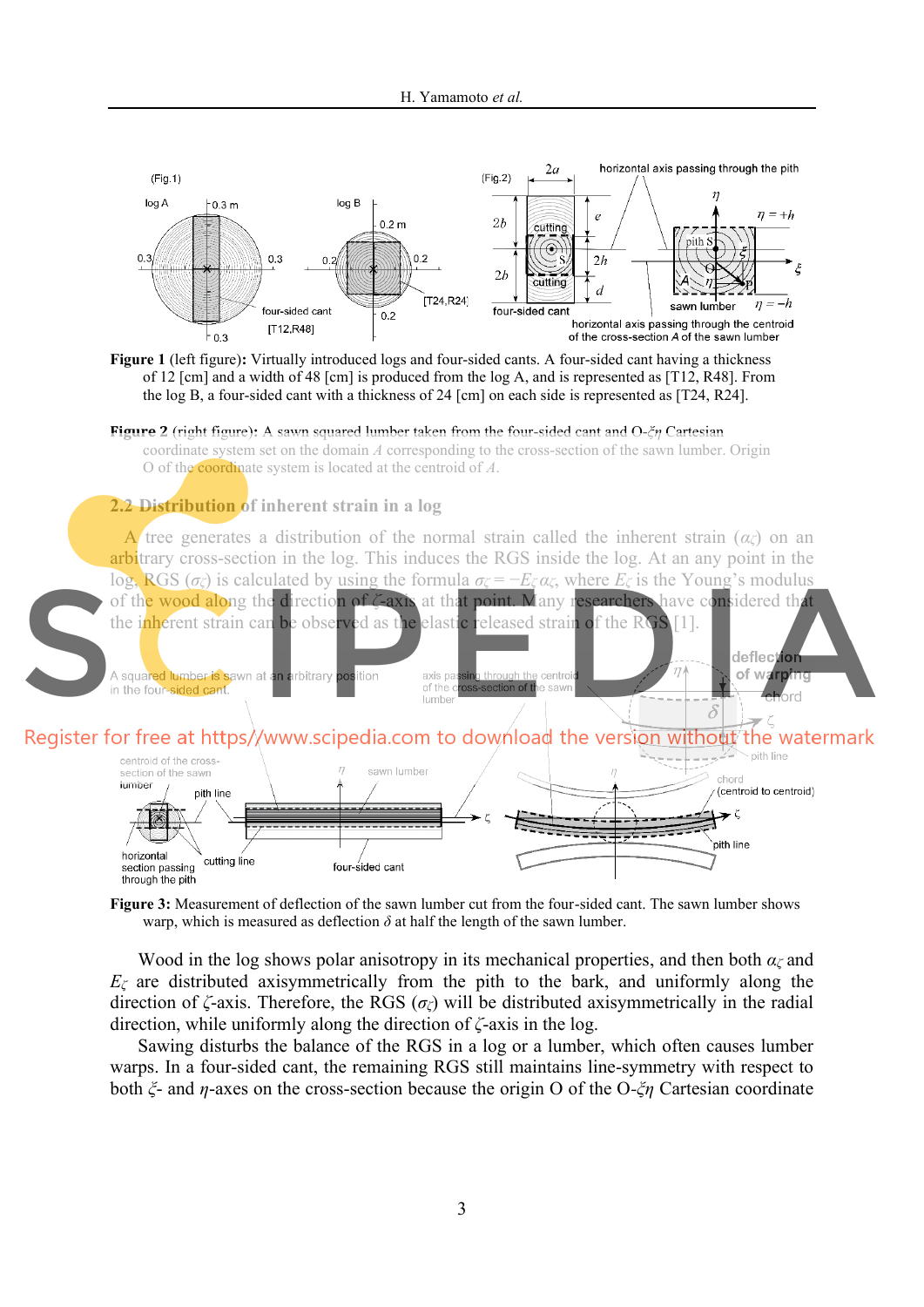system is located at the pith (see Figure 1). Therefore, no warp would occur in the four-sided cant. On the other hand, sawn lumber often shows warp in the *η-ζ* plane due to losing the linesymmetry of the remaining RGS with respect to the *ξ*-axis (see Figures 2 and 3). The deflection of the warp of the sawn lumber is represented by *δ* as shown in Figure 3, which can be simulated based on the "beam theory" as follows [10].

## **2.3 How to formulate the warp of the sawn lumber cut from the four-sided cant**

The discussion is started from the following simplified constitutive equation correlating the normal stress *σζ*, the normal strain due to displacement *εζ*, and the inherent strain *αζ* at an arbitrary point on the cross-section of the log, or the four-sided cant, or the sawn lumber,

$$
\sigma_{\zeta} = E_{\zeta} \big( \varepsilon_{\zeta} - \alpha_{\zeta} \big) \,, \qquad (1)
$$

where  $E_\zeta$  is the Young's modulus. The strain  $\varepsilon_\zeta$  is given as follows:

 $\varepsilon_{\zeta} = \begin{cases} 0 & \text{(in the log)}\\ s_0 & \text{(in the four-sided cant)} \end{cases}$  $s_0 + s_1 + \varepsilon_b$  (in the sawn lumber). (2)

where *s*<sub>0</sub> is a normal strain uniformly induced over the cross-section of the four-sided cant when it is cut from the log:  $s_1$  is a normal strain uniformly induced over the cross-section of the sawn lumber when it is cut from the four-sided cant:  $\varepsilon_b$  is a bending strain on the crosssection of the sawn lumber, which is caused by the pure bending due to the inherent strain *αζ*.

Bending strain *εb* is represented by multiplying the curvature of bending (1/*ρ*) by the signed distance (*η*) from the *ξ*-axis to the measured point on the cross-section *A* (see Figure 2); then, Eq.(1) can be rewritten as the following formula,

$$
\sigma_{\zeta}(\xi,\eta) = E_{\zeta}(\xi,\eta) \left(\frac{\eta}{\rho} + s - \alpha_{\zeta}(\xi,\eta)\right) \quad \text{in } A, \qquad (3)
$$

where *s* (= *s*<sup>0</sup> + *s*1) is a normal strain uniformly induced on the cross-section *A* when the sawn lumber is separated from "the log".

On the cross-section *A*, the axial force  $N_\zeta$  and the bending moment  $M_\zeta$  are calculated as

$$
N_{\zeta} = \iint_{A} \sigma_{\zeta}(\xi, \eta) d\xi d\eta \qquad (4), \qquad M_{\xi} = \iint_{A} \sigma_{\zeta}(\xi, \eta) \eta d\xi d\eta. \qquad (5)
$$

Since the tree log is a polar anisotropic material, the neutral axis on the cross-section *A* of the sawn lumber often deviates from the centroid. In the present study, the origin O of the O*ξη* coordinate system is located not at the center of the neutral axis, but at the centroid of the cross-section *A* as shown in Figure 2. The condition  $N_\zeta = 0$  is adopted as the equilibrium condition of the axial load. Furthermore,  $M_{\zeta} = 0$  is also assumed as the equilibrium condition of the moment. Then, Eqs. (3), (4), and (5) are transformed into a system of simultaneous linear equations with respect to curvature 1/*ρ* and axial strain *s*, which is solved as follows.

$$
\frac{1}{\rho} = \frac{IK - JH}{I^2 - JL}, \ s = \frac{HI - KL}{I^2 - JL}, \qquad (6)
$$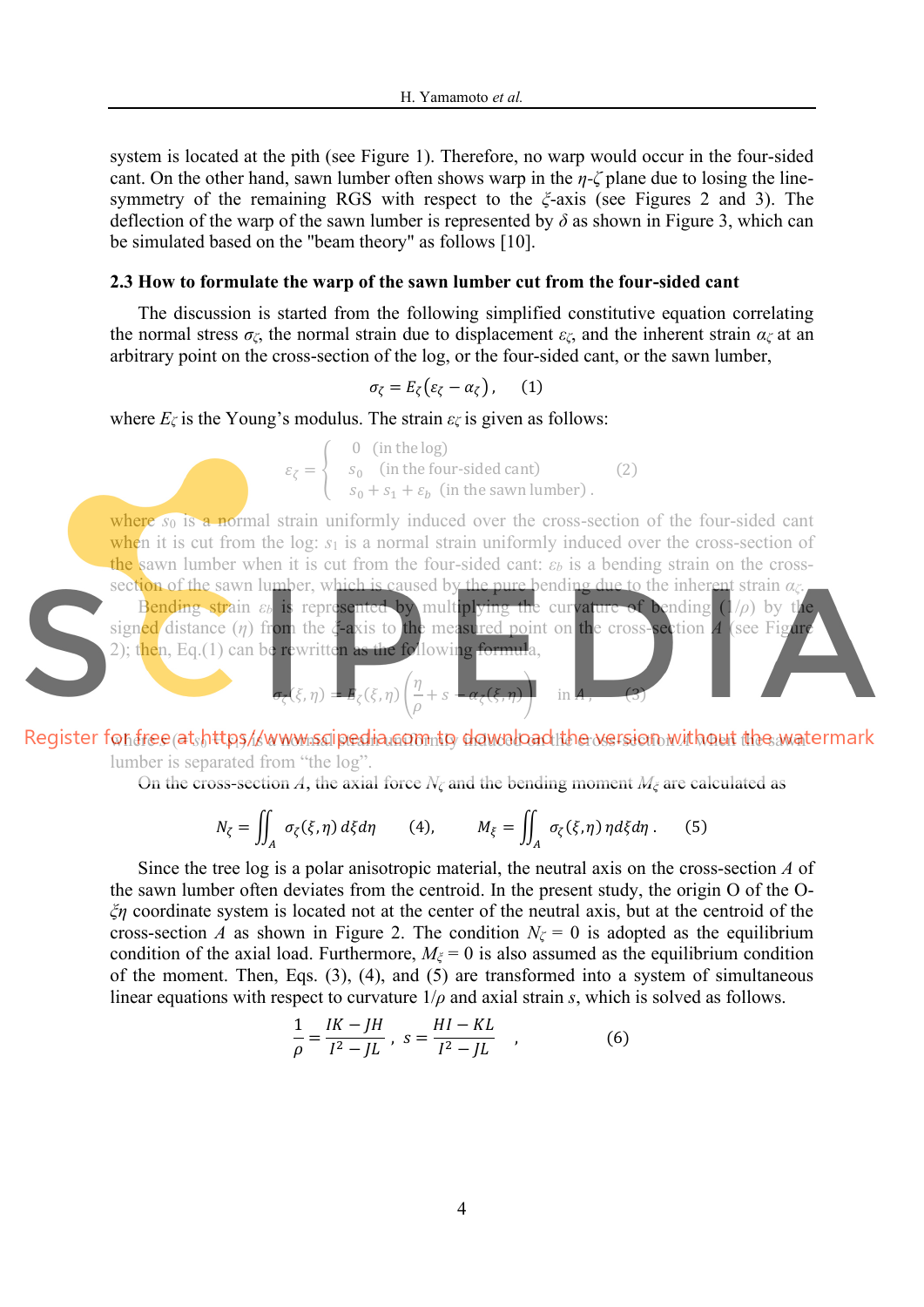where 
$$
I = \iint_A E_{\zeta}(\xi, \eta) \eta d\xi d\eta
$$
,  $J = \iint_A E_{\zeta}(\xi, \eta) d\xi d\eta$ ,  $K = \iint_A E_{\zeta}(\xi, \eta) \alpha_{\zeta}(\xi, \eta) d\xi d\eta$ ,  
\n $L = \iint_A E_{\zeta}(\xi, \eta) \eta^2 d\xi d\eta$ , and  $H = \iint_A E_{\zeta}(\xi, \eta) \alpha_{\zeta}(\xi, \eta) \eta d\xi d\eta$ . (7)

It is assumed that  $\alpha(\xi, \eta)$  and  $E(\xi, \eta)$  are given on the domain *A* in advance.

## **2.4** Conditions that distributions of  $\alpha$ <sub> $\zeta$ ( $\xi$ ,  $\eta$ ) and  $E$  $\zeta$ ( $\xi$ ,  $\eta$ ) must satisfy</sub>

Based on the assumption of polar anisotropy,  $\alpha_\zeta$  and  $E_\zeta$  can be expressed as  $\alpha_\zeta(r)$  and  $E_\zeta(r)$ , respectively, on the cross-section *A* of the log where O-*rθz* cylindrical coordinate system is set. These functions must satisfy Eq.(8), which is an equilibrium condition of axial stress  $\sigma_\zeta(r)$  on the cross-section *A* of the log. Therefore, under the condition of Eq.(8), various  $r$ dependencies are tested for  $\alpha_\zeta(r)$  and  $E_\zeta(r)$ .

$$
\int_{A} \sigma_{\zeta}(r) dA = \int_{A} \left[ -E_{\zeta}(r) \alpha_{\zeta}(r) \right] dA = -2\pi \int_{0}^{R} E_{\zeta}(r) \alpha_{\zeta}(r) r dr = 0 \quad \text{(in a log)} \tag{8}
$$

#### **2.5** *r***-dependencies of**  $a_\zeta(r)$  **and**  $E_\zeta(r)$

 $\triangle$ 

With reference to the previous authors' results using sugi, *r*-dependency of *Eζ*(*r*) is virtually assumed as the following conditions [11-13]. Those are (1) *Eζ*(*r*) is a monotonously increasing function of *r*. (2) *Eζ*(*r*) becomes constant after xylem maturation. (3) The function shape of  $E_\zeta(r)$  depends on neither the cambial age nor the log diameter. In the present simulation, the following function is tentatively assumed as *Eζ*(*r*).

Here, it is assumed  $E_0 = E_\zeta(0) = 3$  [GPa] and  $E_\infty = E_\zeta(\infty) = 10$  [GPa].

 $E_\zeta(r) = (E_0 - E_\infty) \cdot \exp(-18.05r)$ 

Register for free au https://www.scrpedia.ecom.dostrain, which the version without the watermark inherent strain, often represents the maximum positive value near the pith, thereafter, it monotonously decreases with the distance from the pith, and shows the minimum value (*i.e.*, maximum negative value) at the outermost surface of the xylem (*e.g*., [14, 15]). In the present study, it is assumed that the function  $\alpha(x)$  is monotonously decreasing for *r*. As for the magnitude of range of  $\alpha_\zeta(r)$  in the domain of  $0 \le r \le R$ , a quantity  $\Delta \alpha (= \alpha_\zeta(0) - \alpha_\zeta(R))$  is introduced, where  $\alpha_\zeta(0)$  is the value of inherent strain at the pith ( $r=0$ ), and  $\alpha_\zeta(R)$  at the xylem surface ( $r=R$ ). Thus, the function forms of  $\alpha_{\zeta}(r)$  are arbitrarily assumed as follows.

(a) linear type; 
$$
\alpha_{\zeta}(r) = -\frac{\Delta \alpha}{R}r + \alpha_{\zeta}(0)
$$
, **(b)** Japanese bell type;  $\alpha_{\zeta}(r) = -\frac{\Delta \alpha}{R^2}r^2 + \alpha_{\zeta}(0)$ ,  
\n**(c)** trumpet pavillon type;  $\alpha_{\zeta}(r) = \frac{\Delta \alpha}{R^2}(r - R)^2 + \alpha_{\zeta}(R)$  (10)

In the simulation, we first assume the values of  $\Delta \alpha$  and *R* as well as the function  $E_\zeta(r)$ ; thereafter, we determine the values of  $\alpha$ <sub>*ζ*</sub>(0) and  $\alpha$ <sub>*ζ*</sub>(*R*) so that  $\alpha$ <sub>*ζ*</sub>(*r*) in Eq.(10) satisfies Eq.(8). Thus, the functional shape of the mechanically possible  $\alpha$ <sub>*ζ</sub>*(*r*) can be determined. Figure 4</sub> shows graphs of  $\alpha$ <sub>*ζ*</sub>(*r*) in Eq.(10) to be used for the present simulation. The numbers 1 to 5 in each figure represent various values of  $\Delta \alpha$ , which increase in the order of 1, 2,..., 5.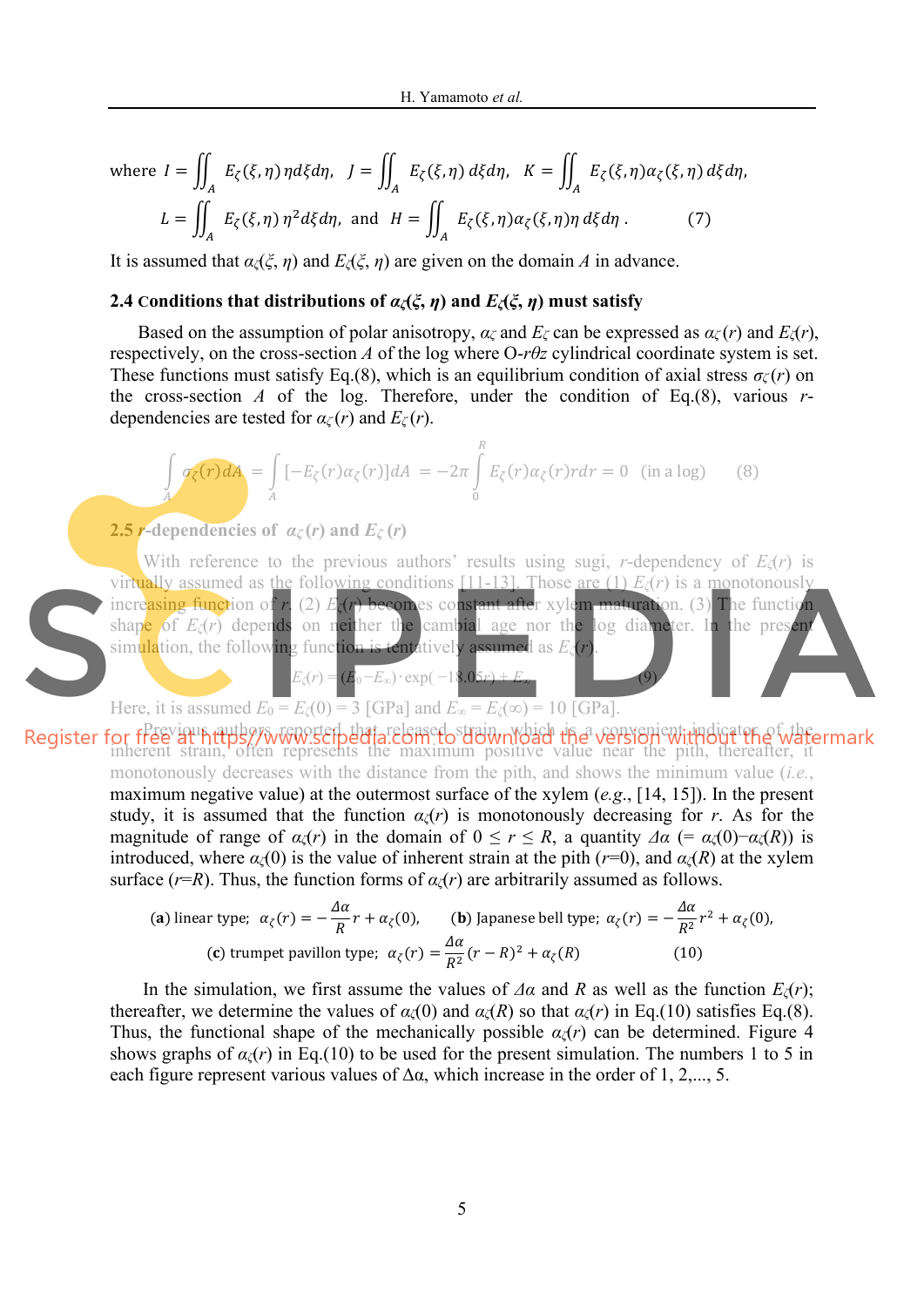### **2.6 Numerical method for calculating Eq.(7)**

As shown in Figure 5, the rectangular cross-section *A* of the sawn lumber is subdivided into  $2 \times n$  vertical and  $2 \times m$  horizontal, for a total of  $4 \times m \times n$  microelements. The Cartesian coordinate system O-*ξη* is set on the rectangular cross-section *A*. The origin O is the centroid of the cross-section *A*. Then, three types of coordinates are given to the point at the centroid of each microelement: "element coordinates (*i*, *j*)", "Cartesian coordinates (*ξi*, *ηj*)", and "*R* coordinates (*rij*)". Suffices "*i*" and "*j*" take the following integers, "−*m*, −*m*+1, ∙·∙·, −1, 0, 1*,* ∙∙∙∙, *m*−1, *m*" and "−*n*, −*n*+1, ····, −1, 0, 1, ····, *n*−1, *n*", respectively. The *R* coordinate (*r<sub>ij</sub>*) means the actual distance from the pith S to the centroid of the (*i, j*)-th element.



Register for free at https/*Ew. Wike cipe dia com* to download the *ive rejet awithout* the watermark

$$
I \simeq \sum_{ij} E_{ij} \eta_j \Delta \xi \Delta \eta \, , \, J \simeq \sum_{ij} E_{ij} \Delta \xi \Delta \eta \, , \, K \simeq \sum_{ij} E_{ij} \alpha_{ij} \Delta \xi \Delta \eta \, , \, L \simeq \sum_{ij} E_{ij} \eta_j^2 \Delta \xi \Delta \eta \, , \, H \simeq \sum_{ij} E_{ij} \alpha_{ij} \eta_j \Delta \xi \Delta \eta \tag{11}
$$

where  $E_{ij} = E_{\zeta}(\xi_i, \eta_j)$ ,  $\alpha_{ij} = \alpha_{\zeta}(\xi_i, \eta_j)$ ,  $\Delta \xi = a/m$ , and  $\Delta \eta = h/n$ .

When we calculate eqs.(6) using eqs.(11), the number of subdivisions  $(2m \times 2n)$  on the cross-section *A* must be determined in advance. When the simulation was performed assuming a plausible value for the parameter in Eq. (11), it was found that the number of subdivisions hardly affects the values of  $1/\rho$  and *s* if  $2m \times 2n \ge 12 \times 20$  (= 240) [10].

#### **3 EXAMPLES OF SIMULATION**

#### **3.1 Examples**

**Simulation 1**: Changes in 2-D distributions of the RGS during the sawing process

Four-sided cants [T12, R48] and [T24, R24] were taken from the log A and B, respectively. Thereafter, each four-sided cant was cut into two equal parts (two "halved cants") along the pith (see Figures 6 and 7). In Simulation 1, 2-D distributions of the RGS in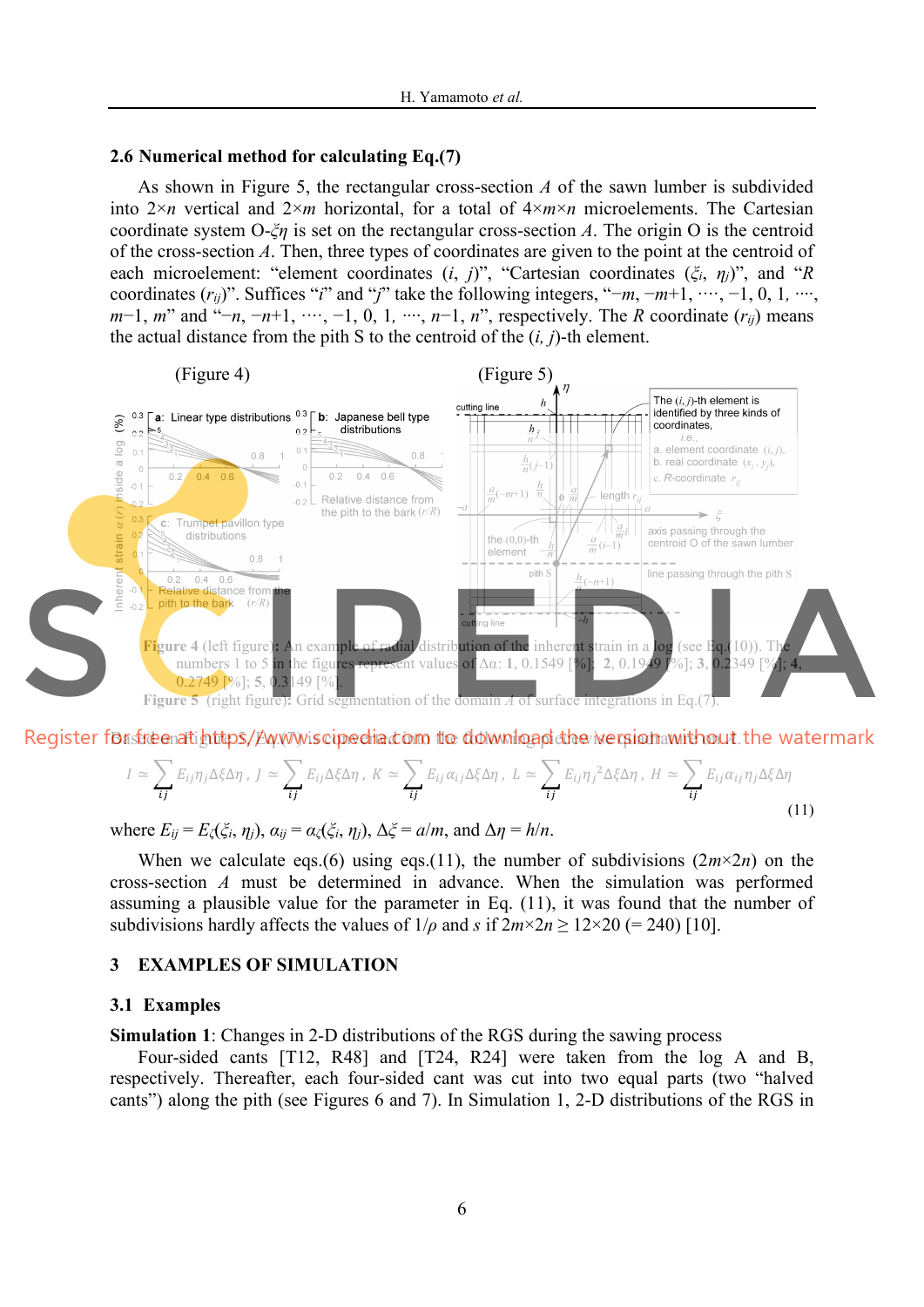the cross-section of each four-sided cant before and after separation from the log, and after cutting along the pith were calculated using Eqs.(6) and (11). Results were compared among the types of the inherent strain distributions in logs.

## **Simulation 2**: Determining the optimal sawing pattern

A four-sided cant [T12, R48] was evenly quartered followed by correction sawing as shown in Figure 8. Simulation 2 consists of two sawing patterns A and B, and each sawing pattern consists of two sawing steps. At each step, it was promised that the warp of the resulting sawn lumber must be straightened by the correction sawing before being sent to the next step or shipping if the absolute value of the deflection  $(\delta)$  exceeds 8 [mm]. The criterion " $\delta_c$  = 8 [mm]" is 0.2 [%] of the whole length of the sawn lumber (4 [m]), which is introduced with reference to "Japan Agricultural Standard for the structural lumber 2007". Finally, widths of the final products (= straightened quartered cants) and production yield from the four-sided cant [T12, R48] were calculated in each sawing pattern. Results were compared between two sawing patterns, as well as among the types of inherent strain distributions.

## **3.2 Result of Simulation 1**

 $(a)$ 

nsion

In the present calculations, an experimentally feasible value of 0.1949 % was applied to  $\Delta \alpha$ . The results of simulations were visualized using a color bar as shown in Figures 6 and 7. In the unprocessed log (**α**), the sign of RGS changed from compression to tension at the radial position where the *r*/*R* is about 2/3. In a four-sided cant which was separated from the log (**β**), the transition point from compressive stress to tensile stress shifted to the radial position where  $r/R$  is about  $1/2$ . This is because the four-sided cant elongated uniformly in the axial direction due to separation, causing an axial strain *s*<sub>0</sub> (see Eq. (2)).

Register for free at https//www.scipedia.com to download the version without the watermark

 $(b)$ 



**Figure 6:** Result of Simulation 1. Four-sided cant [T12, R48] is cut along its pith. As the value of Δα, An experimentally feasible value of 0.1949 [%] was commonly applied in the simulation. Types of inherent strain distributions are **(a)** Linear, **(b)** Japanese bell, and **(c)** Trumpet pavillon. Sawing steps are **α**: in the unprocessed log, **β**: in the separated four-sided cant, and **γ**: in the halved cant.

By cutting the four-sided cant along the pith, the resulting sawn lumber (halved cant **γ**) showed warp. At the same time, the RGS on the cross section of the halved cant was becoming more uniform. However, the state of the remaining RGS in the halved cant was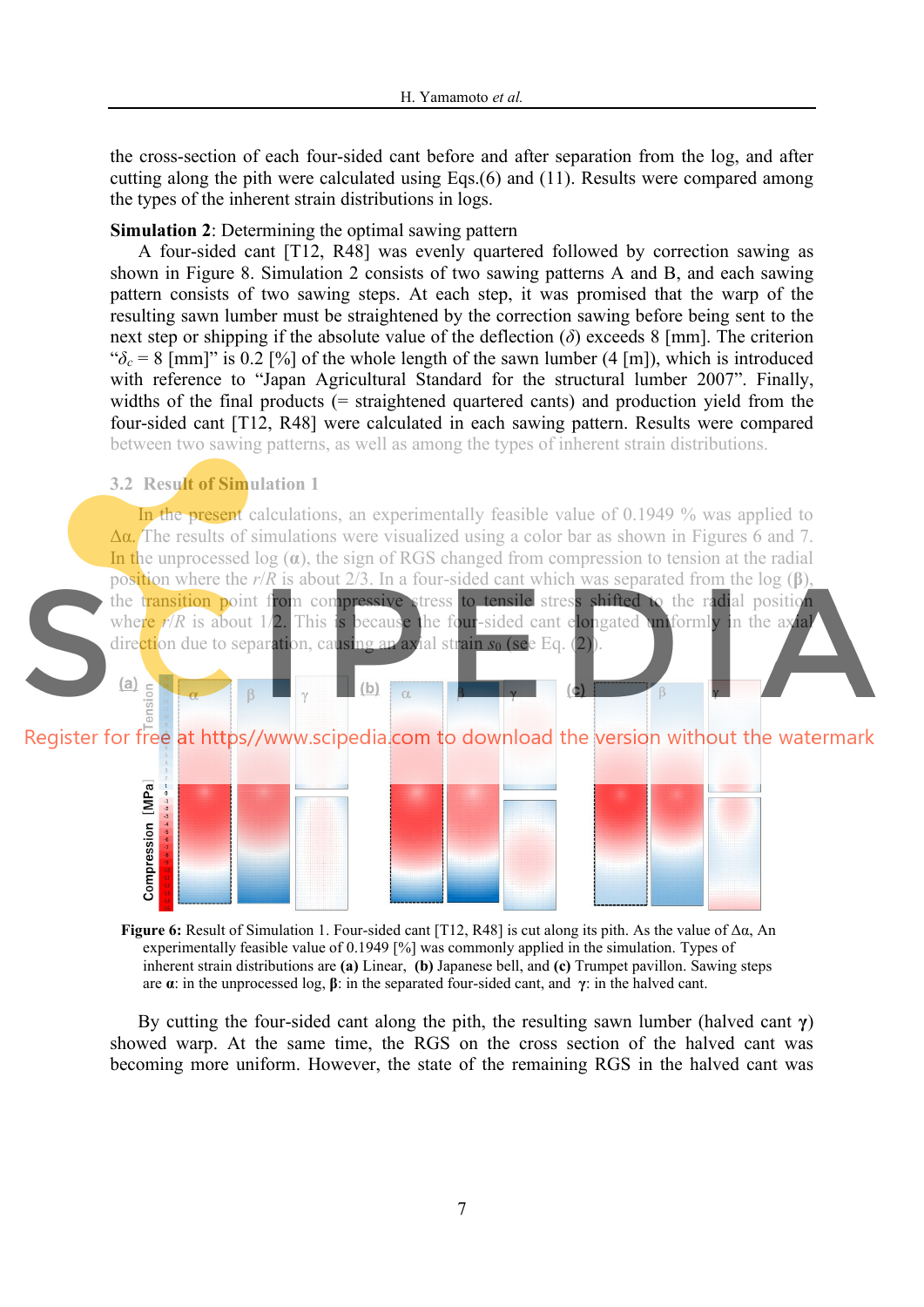dependent on the type of inherent strain distribution and even more greatly on the size and/or shape of the four-sided cant.







If the inherent strain distribution was linear or Japanese-bell type, weak compressive stress remained in a red-colored circular or elliptical domain centered on the centroid of the halved cant. On the other hand, if the inherent strain distribution was trumpet-pavillon type, the distribution of the remaining RGS showed rather a complicated shape. In such a case, when the halved cant is further sawn, further warping may occur due to rearrangement of the



remaining RGS.

**3.3 Result of Simulation 2** 

In Simulation 2, an experimentally feasible value of 0.1949 [%] was commonly applied as Δα. At the first step of the sawing pattern A, a large part of RGS was released as shown in **γ**

Register för Figura KltBs/Awthwisenbedia.dom do als which the hard cantidations watermark 13.43~15.82 [mm] in absolute values. Thus, correction sawing was applied to those halved cants. At the second step of the sawing pattern A, the corrected halved cant was further cut into two parts along the central axis ( $\delta$  in Figure 8 (left)). Then, warps occurred in those resulting quartered cants, of which deflections were below the criterion " $\delta_c = 8$  [mm]" regardless of the type of the inherent strain distribution [10]. This is because more than 90 [%] of strain energy had been already released at the first sawing step, which was noticeable in the halved cant with the inherent strain distribution of the linear type [10]. That said, deflections were marginally smaller than the criterion " $\delta_c = 8$  [mm]" in the quartered cants with the inherent strain distributions of Japanese-bell and trumpet-pavillon types. In any case, no further correction was required at the second step in the sawing pattern A.

At the first step of the sawing pattern B, a quartered cant was taken from each bark-side of the four-sided cant, which showed warp ( $\gamma$  in Figure 8 (right)). The deflections of warps exceeded the criterion " $\delta_c$  = 8 [mm]" in the quartered cants with the inherent strain distributions of the linear and the Japanese-bell types. Thus, correction sawing was applied to those quartered cants. While, in the quartered cant with the inherent strain distribution of the trumpet-pavillon type, the deflection was marginally below than the criterion " $\delta_c = 8$  [mm]", meaning no correction sawing is required.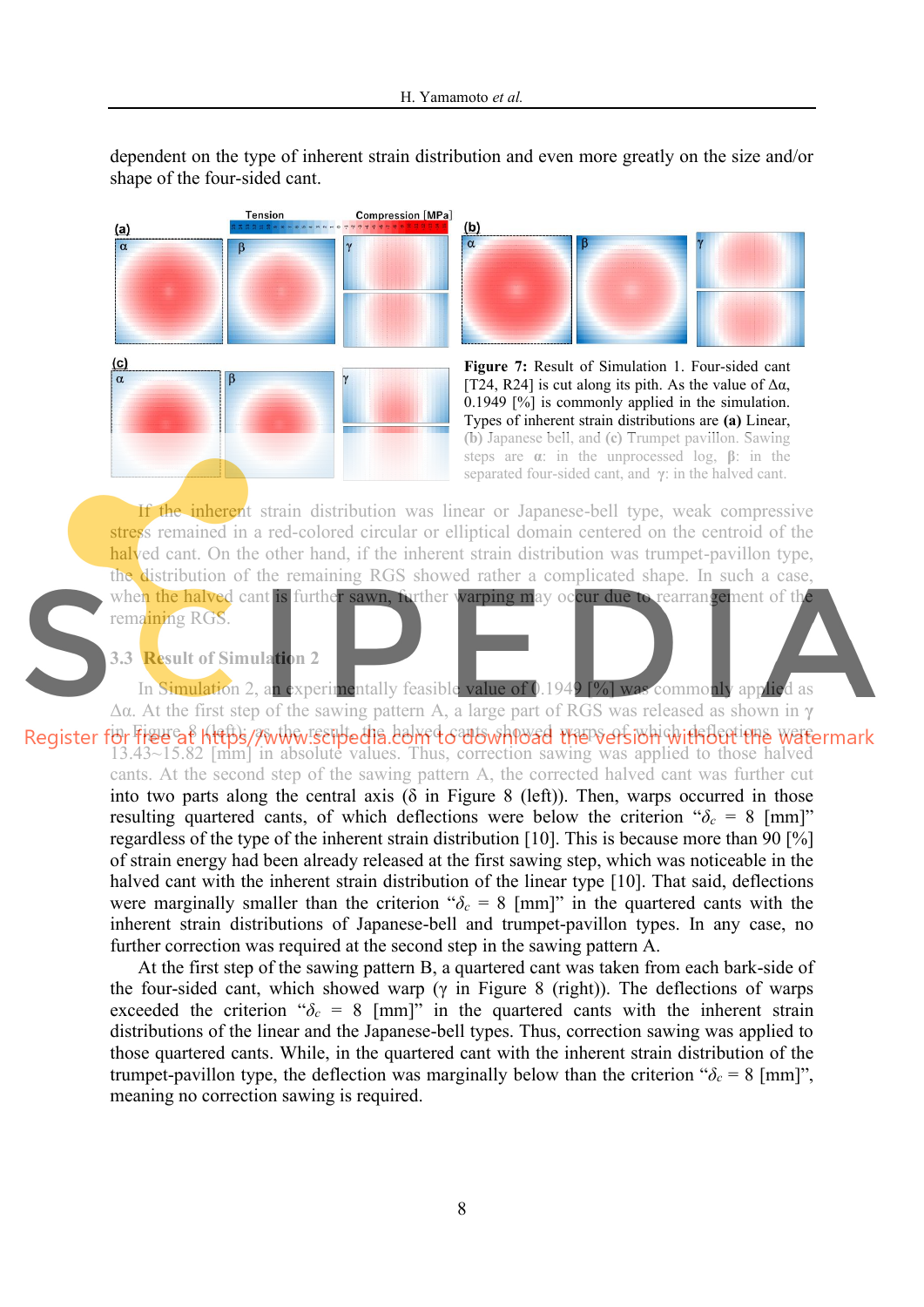In the inner-side lumber, a large amount of RGS still remained after the first step of the sawing pattern B (see **γ** in Figure 8 (right)). At the second step, it was further cut along the pith, which caused warps ( $\delta$  in Figure 8 (right)). The deflections of those quartered cants (= pith-side cants) exceeded the criterion " $\delta_c = 8$  [mm]" in the cases with the inherent strain distributions of the linear and the trumpet-pavillon types. Correction sawing was applied to those quartered cants. While, in the case with the inherent strain distribution of the Japanesebell type, the deflection was marginally smaller than the criterion " $\delta_c = 8$  [mm]".

Results of Simulation 2 were summarized in Table 1. It is concluded that the Sawing pattern A is better performance than the Sawing pattern B in that it requires fewer correction sawings and that it produces lumbers as straight as possible in higher yields.



|                                                                                                                                                                                                                                  |       | UVIL  | LA VIIIVII |          | UULL   | 1. JULI VII VII |
|----------------------------------------------------------------------------------------------------------------------------------------------------------------------------------------------------------------------------------|-------|-------|------------|----------|--------|-----------------|
| Width of corrected quartered cant (pith-side) [mm]                                                                                                                                                                               | 112.7 | 112.1 | 113.3      | 104.5    | 97.0   | 120.0           |
| remained deflection of warp (pith-side)[mm]                                                                                                                                                                                      | 1.1   | 7.5   | 5.2        | $\leq$ 1 | $\leq$ | 7.96            |
| Width of corrected quartered cant (bark-side) [mm]                                                                                                                                                                               | 112.7 | 112.1 | 113.3      | 107.1    | 120.0  | 102.0           |
| remained deflection of warp (bark-side) [mm]                                                                                                                                                                                     | $<$ 1 | 6.7   | 5.6        | $\leq$ 1 | 7.8    | $\leq$          |
| Production yield for the four-sided cants $[%]$ <sup>1)</sup>                                                                                                                                                                    | 93.9  | 93.4  | 94.4       | 88.2     | 90.4   | 92.5            |
| $\mathbf{M}$ and the contract in the contract of the contract of the contract of the contract of the contract of the contract of the contract of the contract of the contract of the contract of the contract of the contract of |       |       |            |          |        |                 |

Note: 1) Volumetric ratio of production of corrected quartered cants to the four-sided cant.

## **4 EXAMPLES OF VERIFICATIONS**

## **4.1 Examples**

**Experiment 1:** Warp of sawn lumber when the four-sided cant was cut along the pith

Fifteen green logs of sugi (*Cryptomeria japonica*) with a top diameter of  $0.37 \sim 0.42$  [m] and a length of 4 [m], planted in Ibaraki, Japan, were used. Each log were devided into two logs with a length of 2 [m]. From the top half log, a four-sided cant with thickness of 12 [cm]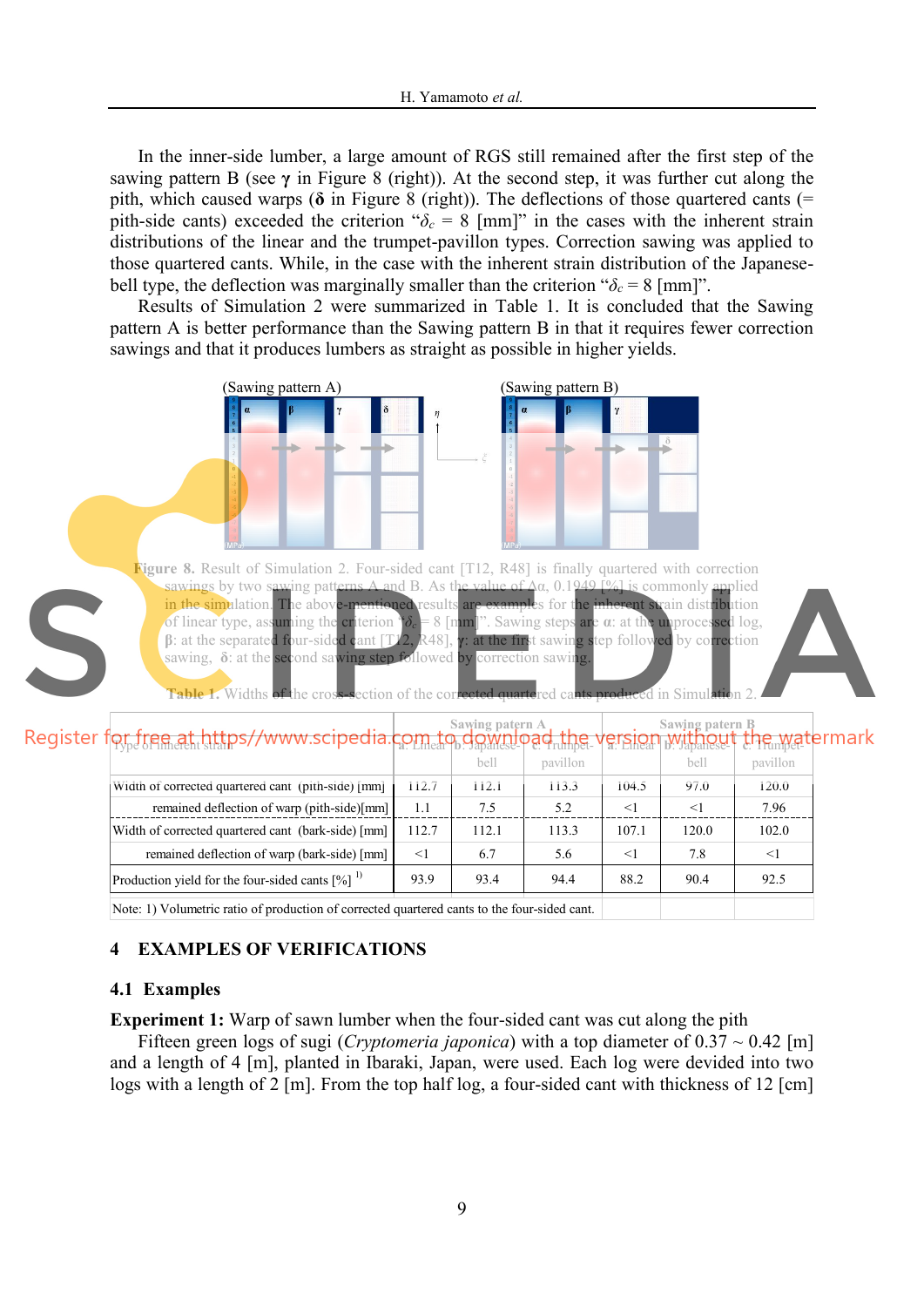was sampled, which was further cut into two halved cants along the pith. Then, deflection of warp due to cutting (*δ*) was measured at half the length of each halved cant by using a dialgage device, which was transformed into the curvature  $1/\rho$  by the formula,

$$
\frac{1}{\rho} = \frac{8\delta}{L^2 + 4\delta^2} \approx \frac{8\delta}{L^2} \ , \qquad \delta \approx \frac{L^2}{8} \left(\frac{1}{\rho}\right), \tag{12}
$$

where  $L$  (= 1.5 [m]) is the span length of the device.

From the bottom half log, a quartersawn board with thickness of 4 [cm] was taken, and normal component of the released strain in  $\zeta$  direction  $(\hat{\alpha}_{\zeta})$  was measured by the strain gauge method. Measurement points were set radially every 2 cm from the pith to both bark sides [14,15]. Thereafter, a rectangular specimen with a size of 10 (*ξ*-width) × 5 (*η-*thickness) × 100 [mm<sup>3</sup>] (ζ-length) was taken from each measurement point of the released strain, and was used for measurement of the Young's modulus in  $\zeta$  direction  $(\hat{E}_{\zeta})$  by the tensile test.

We assumed that both  $\hat{\alpha}_{\zeta}$  and  $\hat{E}_{\zeta}$  are axisymmetric with respect to the pith, and that both radial distribution patterns are the same in the top and bottom logs. The value of  $\hat{\alpha}_{\zeta}$  was tentatively adopted as the inherent strain (*αζ*) in each tested log. Both  $\hat{a}_{\zeta}$  and  $\hat{E}_{\zeta}$  were applied to Eqs. (6) and  $(11)$  to simulate the curvature of warp of the halved cant.

**Experiment 2:** Four-sided cants were evenly quartered in three sawing patterns

In this experiment, total 33 four-sided cants were prepared from 33 green logs of sugi (*Cryptomeria japonica*) with a top diameter of  $0.34 \sim 0.38$  [m] and a length of 2 [m], which were evenly devided into three groups. As shown in Figure 9 (right), these three groups were assigned to test the three types of sawing patterns A, B, and C, respectively. In each sawing pattern, the warp due to cutting was measured on the outer surface of the material marked with an asterisk after cutting in the order of the numbers.



**Figure 9:** Scheme of experiment. In Experiment 1 (left figure), we examined whether the observed curvatute of the halved cant could be reproduced by applying the measured values of  $\hat{\alpha}_{\zeta}$  and  $\hat{E}_{\zeta}$  to Eqs.(6) and (11). In Experiment 2 (right figure), the warp is measured on the outer surface of the material marked with an asterisk just after cutting in the order of the numbers.

## **4.2 Result of Experiment 1**

As can be seen from Figure 10, experimental results of the curvatures of the halved cants were highly corelated with the simulated results: this means that the warp of sawn lumber can be reproduced from the measured distributions of the inherent strain and the Young's modulus by the simulation using Eqs. (6) and (11). At the same time, Figure 10 gives a certain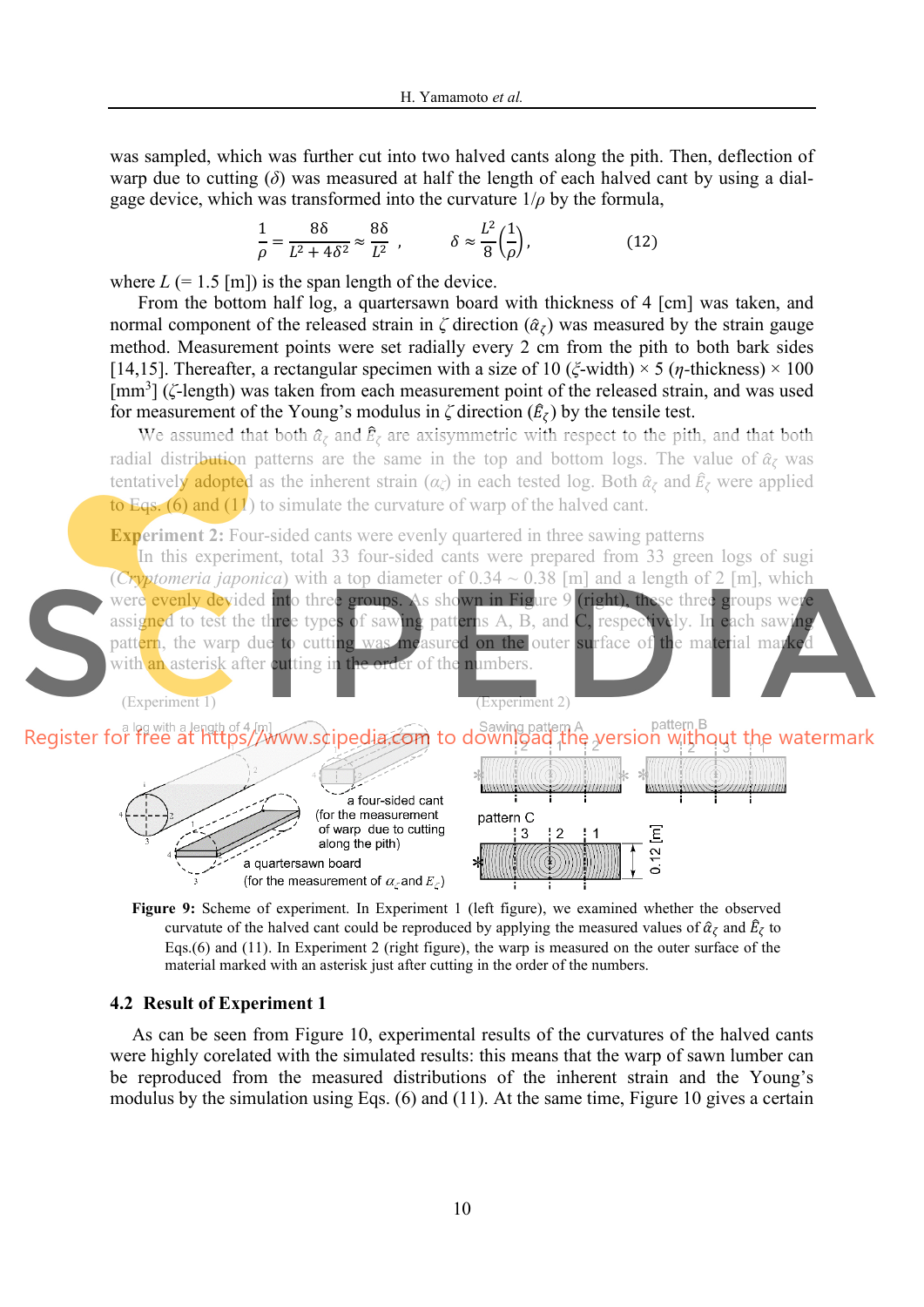propriety to the assumption that  $\hat{\alpha}_{\zeta}$  and  $E_{\zeta}$  have axisymmetric distributions in a tested log, which has been supported by the authors' separate experiment even with some errors and exceptions [16].

The simulation gave more or less lower values in the curvature of warp in the halved cant than the observation.



 **Figure 10:** Results of verifications by Experiment 1 (left figure) and Experiment 2 (right figure) using large-diameter logs of sugi (*Cryptomeria japonica*).

#### **4.3 Result of Experiment 2**

As can be seen from Figure 10 (right), the deflection of warp depended on the sawing pattern. In Sawing pattern A, a large warp was generated by the cutting at the first sawing step ("1" in the uppermost figure), and as a result, the RGS was almost released (see Figure 8). The average warp newly generated at the second sawing step ("2" in the uppermost figure) was almost 0; however, if anything, it can be said that the warp that has occurred at often recovered slightly at this stage.

In the sawing patterns B and C, a certain amount of the RGS still remained at the first sawing step because the sawn lumber was not yet divided along the pith. The remaining RGS will be released at the subsequent step, and the additional warp also increased. Considering that the warp must be corrected by correction sawing, in the Sawing pattern A, if correction sawing is performed immediately after "1", it is no more required at the subsequent step "2". Considering the number of operation of the correction sawing, it can be said that the Sawing pattern A was the most optimal among three tested sawing patterns.

**Acknowledgement:** Present paper consists of a part of published reference [10] and authors' unpublished results [16]. The research was supported by grants from the Project of the Bio-oriented Technology Research Advancement Institution, NARO (the special scheme project on advanced research and development for next-generation technology).

#### **REFERENCES**

[1] Archer, R.R. *Growth stresses and strains in trees.* Springer-Verlag, (1986).